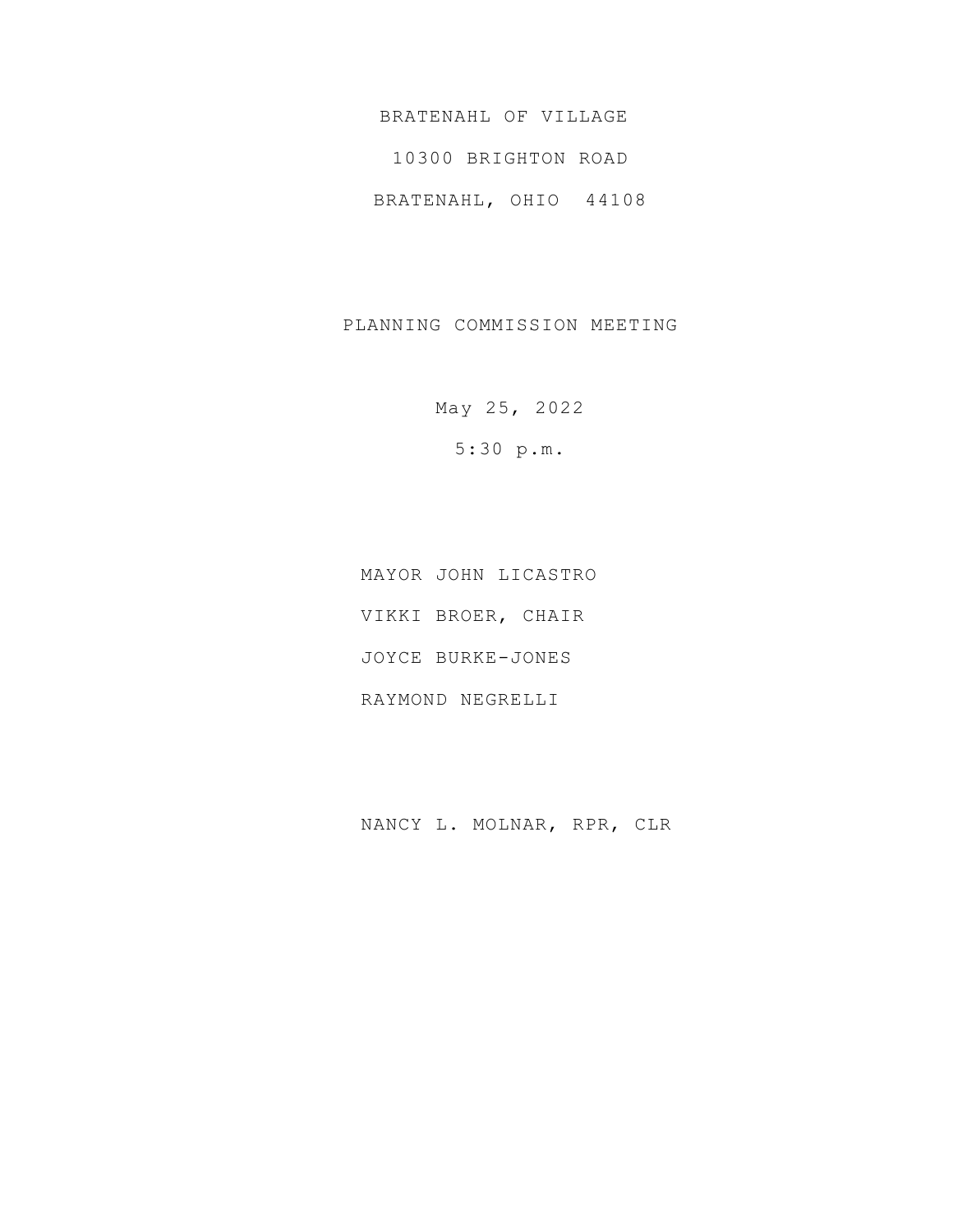1 2 3 4 5 6 7 8 9 10 11 12 13 14 15 16 17 18 19 20 21 22 23 24 25 17:30:58 17:31:05 17:31:14 17:31:32 17:31:43 MS. BROER: It's 5:30. We'll call the meeting to order. So Ray, Tom, Burke-Jones, everybody is here. Approval or correction of the minutes as sent? Does anybody have any changes, any discussion? MAYOR LICASTRO: Motion to approve as offered. MS. BURKE-JONES: Second. MS. BROER: All in favor? Aye: 3. MS. BROER: I think I have to abstain because I wasn't a voting member. There being no old business, we will move to the new business, 10910 Lake Shore Boulevard new accessory structure. MAYOR LICASTRO: Will you identify yourself for the record? MS. LANIER: Pardon me? MS. BROER: Can you state your name for the record? MS. LANIER: Felicia Lanier. MAYOR LICASTRO: This is Ms. Burke-Jones, Vikki Broer, Ray Negrelli, Kris

Molnar Reporting Services, LLC (440) 340-6161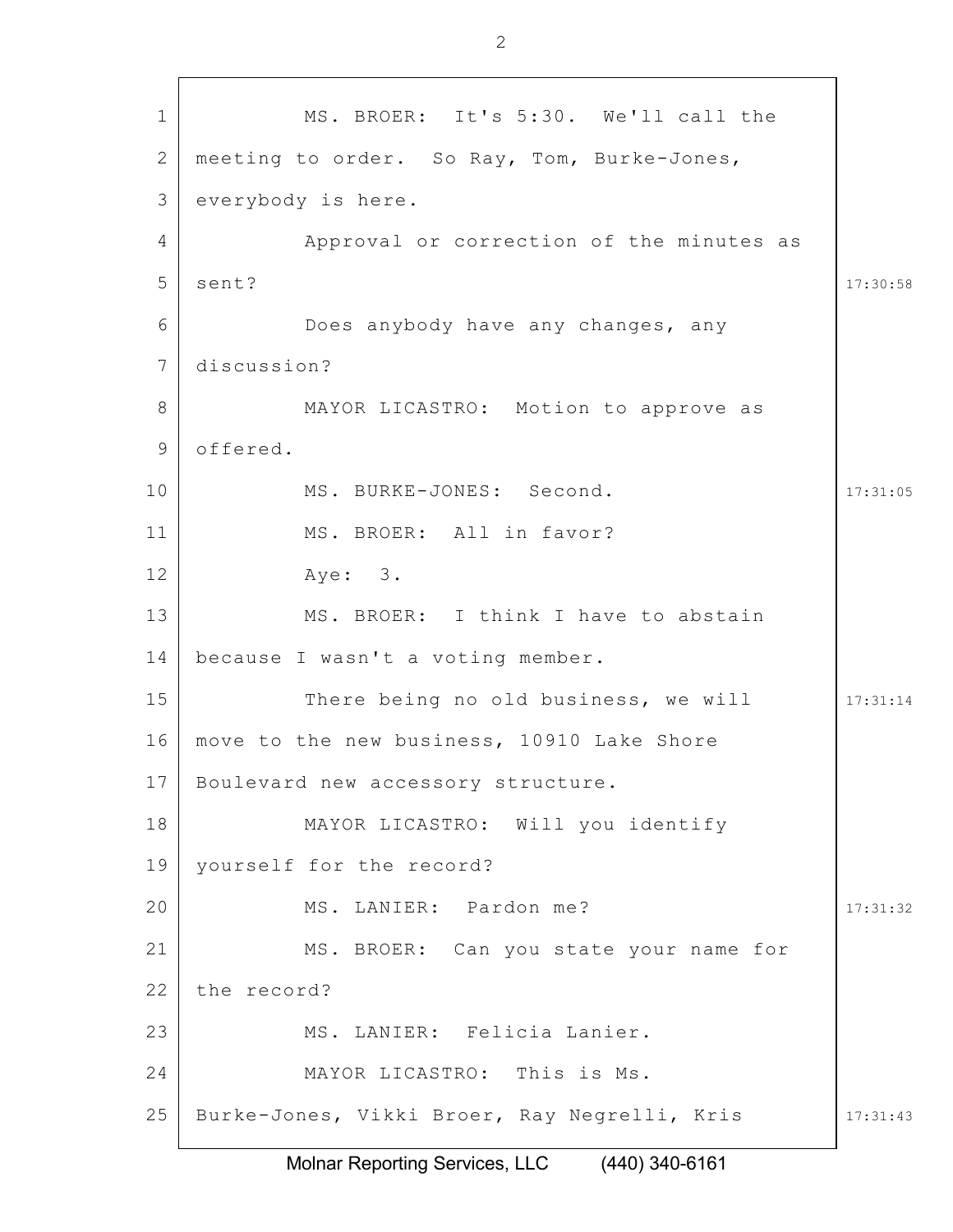| $\mathbf{1}$ | Hopkins is our Village Planner.                   |          |
|--------------|---------------------------------------------------|----------|
| 2            | MS. LANIER: Yes.                                  |          |
| 3            | MS. BROER: Welcome. So generally you              |          |
| 4            | give us a little presentation and then our        |          |
| 5            | Planner will talk about it and we'll ask you some | 17:31:53 |
| 6            | questions.                                        |          |
| 7            | MS. LANIER: Okay. What we're doing,               |          |
| 8            | we've had the property for the last seven years,  |          |
| 9            | so we've been trying to take care of the bones of |          |
| 10           | the property and we've pretty much got that all   | 17:32:10 |
| 11           | taken care of since we had it. So now we're       |          |
| 12           | trying to work on the outside, beautifying and,   |          |
| 13           | you know, building up the outside of the          |          |
| 14           | property.                                         |          |
| 15           | So when we got there, there were two              | 17:32:23 |
| 16           | sheds on there, you know, that really need to be  |          |
| 17           | replaced at this point in time. And at the same   |          |
| 18           | time, we're trying to put a patio out in the      |          |
| 19           | back, as well as a utility shed building where we |          |
| 20           | can keep like the lawnmowers and the snowblowers  | 17:32:44 |
| 21           | and the plows. My husband is a mechanic.          |          |
| 22           | MS. BROER: Got it.                                |          |
| 23           | THE WITNESS: So he has tools, just a              |          |
| 24           | plethora of things. So we're trying to get it to  |          |
| 25           | where everything is in one location outside of    | 17:32:58 |
|              |                                                   |          |

Molnar Reporting Services, LLC (440) 340-6161

3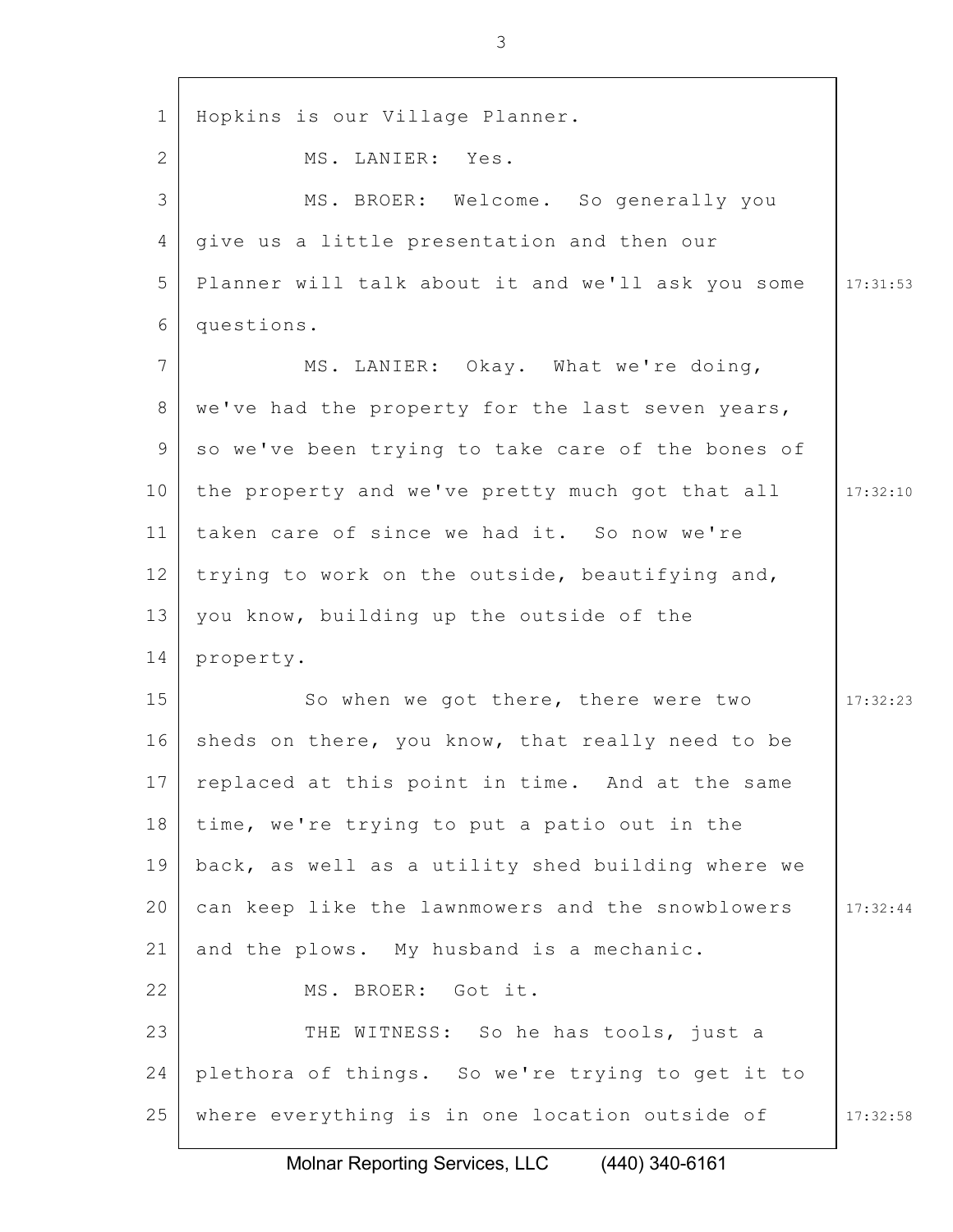| $\mathbf{1}$ | the garage where we can fully use the capacity of |          |
|--------------|---------------------------------------------------|----------|
| 2            | the garage now. So as we're doing this, we're     |          |
| 3            | trying to bring the outside to life. This is our  |          |
| 4            | forever home, so we're just trying to get it to   |          |
| 5            | that forever point.                               | 17:33:19 |
| 6            | MS. BROER: Great. Kris, do you want to            |          |
| 7            | weigh in?                                         |          |
| 8            | MS. HOPKINS: Sure. So I note that all             |          |
| 9            | of the statistics related to the existing lot     |          |
| 10           | size, which is a large lot for the R-2 District,  | 17:33:32 |
| 11           | the existing size of the house and the size of    |          |
| 12           | the proposed shed. It's considered a -- it looks  |          |
| 13           | like a garage, but it is considered an accessory  |          |
| 14           | storage building. And you'll note on the plans    |          |
| 15           | that have been submitted, the building isn't even | 17:33:52 |
| 16           | close to the driveway.                            |          |
| 17           | The only issue that $I$ -- the question I         |          |
| 18           | had was the accuracy of the dimensions that were  |          |
| 19           | shown on the site plan. And since distributing    |          |
| 20           | the memo, Felicia did confirm with me that the    | 17:34:13 |
| 21           | accessory building would be about 80 feet from    |          |
| 22           | the rear lot line. So it is in roughly the same   |          |
| 23           | location where the two existing storage sheds are |          |
| 24           | and it will replace those two.                    |          |
| 25           | So from my understanding of the proposal          | 17:34:29 |
|              |                                                   |          |

Molnar Reporting Services, LLC (440) 340-6161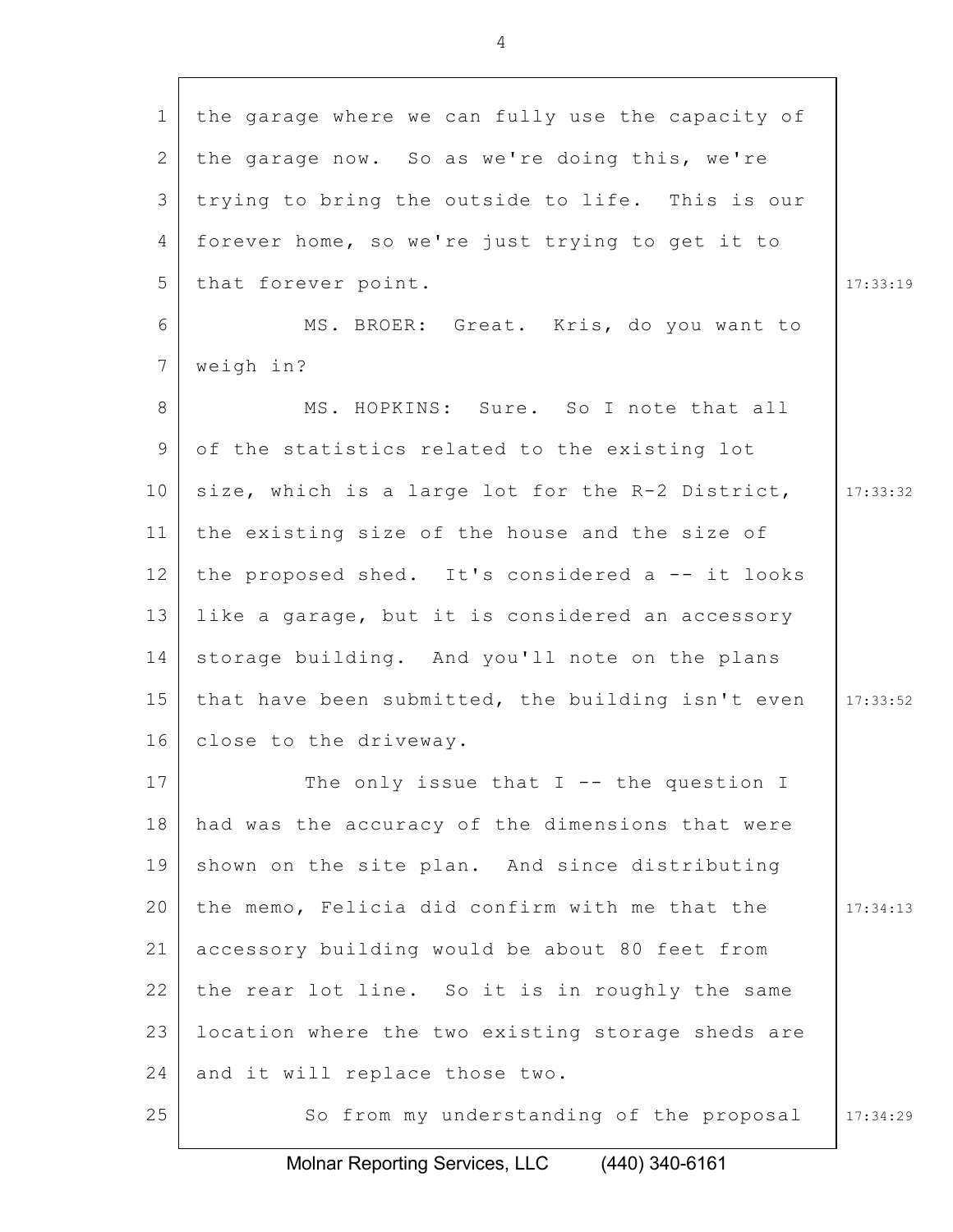| $\mathbf 1$    | in comparison to the code, it's totally compliant |          |
|----------------|---------------------------------------------------|----------|
| $\overline{2}$ | with the regulations.                             |          |
| 3              | MS. BROER: Great. Are there any                   |          |
| 4              | questions from the commission?                    |          |
| 5              | MS. BURKE-JONES: No.                              | 17:34:43 |
| 6              | MAYOR LICASTRO: You have yet to go to             |          |
| 7              | ARB? Is that still pending?                       |          |
| 8              | MS. LANIER: Yes.                                  |          |
| 9              | MAYOR LICASTRO: That will be a step in            |          |
| 10             | the process.                                      | 17:34:51 |
| 11             | MS. LANIER: Yes, I think that is the              |          |
| 12             | 14th, I believe, June 14th.                       |          |
| 13             | MAYOR LICASTRO: Is Ms. Lanier on the              |          |
| 14             | agenda for that meeting?                          |          |
| 15             | MS. RANNEY: We haven't set it yet, but            | 17:35:02 |
| 16             | she's aware.                                      |          |
| 17             | MS. BROER: If there are no questions, I           |          |
| 18             | would entertain a motion to approve.              |          |
| 19             | MS. BURKE-JONES: I so move.                       |          |
| 20             | MR. NEGRELLI: Second.                             | 17:35:10 |
| 21             | MS. BROER: All in favor?                          |          |
| 22             | Aye: 4.                                           |          |
| 23             | MS. BROER: Opposed? Thank you very                |          |
| 24             | much.                                             |          |
| 25             | MS. LANIER: I appreciate you all's time           | 17:35:19 |
|                |                                                   |          |

Molnar Reporting Services, LLC (440) 340-6161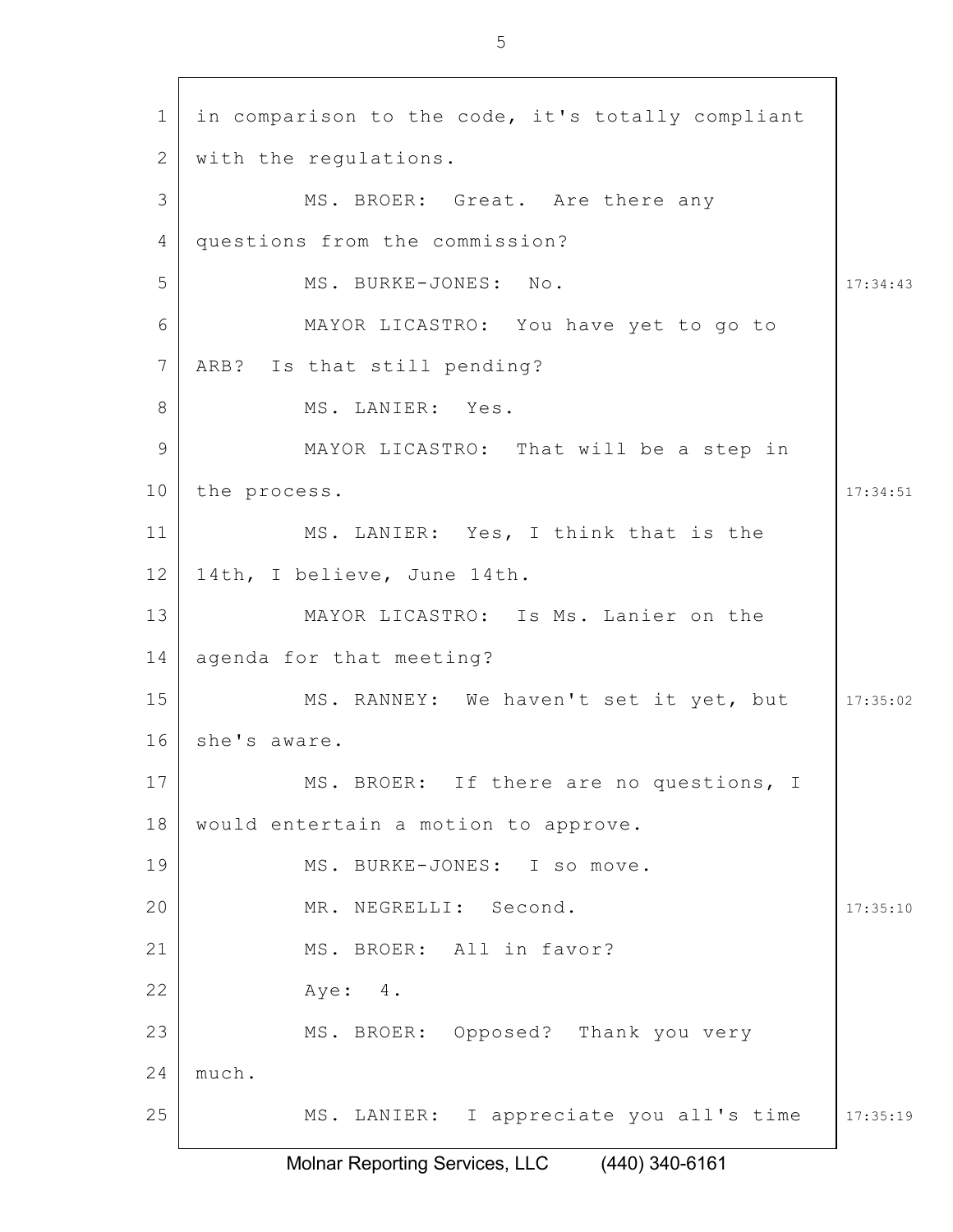17:35:29 17:35:35 so much. Thank you. MAYOR LICASTRO: We appreciate you improving the property. You have to keep the husband happy with his things. That's important. (Laughter.) MS. BROER: Do we need a motion to adjourn? MAYOR LICASTRO: So moved. MS. BURKE-JONES: Second. MS. BROER: All in favor? Ayes: 4. MS. BROER: Meeting is adjourned. (Meeting adjourned at 5:35 p.m.)  $\sim$   $\sim$   $\sim$   $\sim$   $\sim$